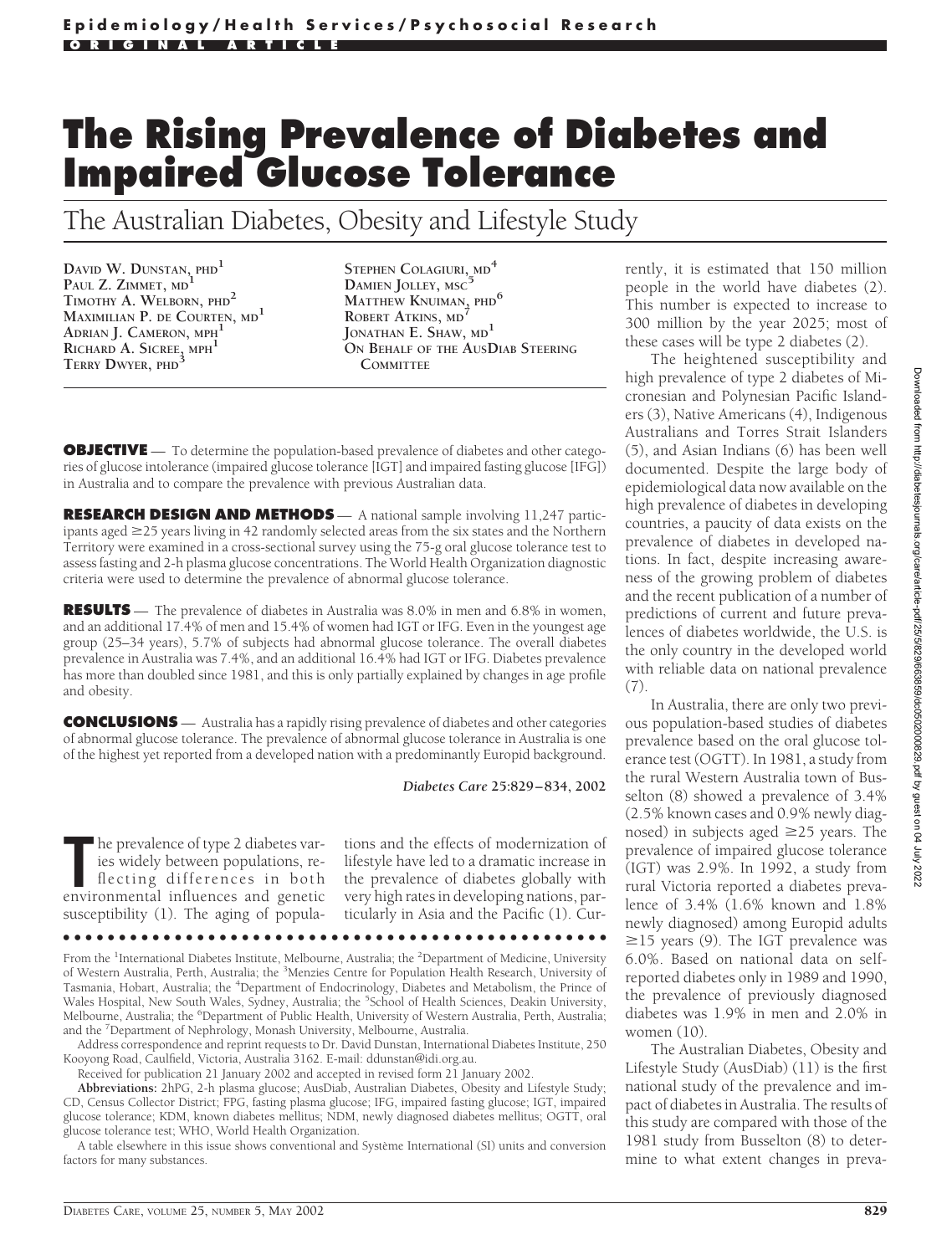| Table 1-Prevalence of KDM and NDM, according to age and sex for the Australian population |  |  |  |
|-------------------------------------------------------------------------------------------|--|--|--|
|                                                                                           |  |  |  |

|              | Age (years) |           |           |           |           |       |           |           |
|--------------|-------------|-----------|-----------|-----------|-----------|-------|-----------|-----------|
|              | $25 - 34$   | $35 - 44$ | $45 - 54$ | $55 - 64$ | $65 - 74$ | $75+$ | $\geq$ 25 | $40 - 74$ |
| Men          |             |           |           |           |           |       |           |           |
| <b>KDM</b>   | 0.0         | 1.2       | 2.7       | 8.9       | 12.8      | 13.9  | 4.3       | 5.8       |
| <b>NDM</b>   | 0.1         | 1.5       | 3.9       | 7.8       | 7.9       | 9.6   | 3.7       | 5.1       |
| Women        |             |           |           |           |           |       |           |           |
| <b>KDM</b>   | 0.3         | 0.9       | 3.8       | 4.0       | 6.6       | 8.8   | 3.1       | 3.8       |
| <b>NDM</b>   | 0.1         | 1.3       | 2.0       | 5.5       | 9.0       | 13.9  | 3.7       | 4.0       |
| All subjects |             |           |           |           |           |       |           |           |
| <b>KDM</b>   | 0.2         | 1.0       | 3.3       | 6.5       | 9.4       | 10.9  | 3.7       | 4.8       |
| <b>NDM</b>   | 0.1         | 1.4       | 2.9       | 6.6       | 8.5       | 12.1  | 3.7       | 4.6       |
| All diabetes | 0.3         | 2.4       | 6.2       | 13.1      | 17.9      | 23.0  | 7.4       | 9.4       |

Data are %.

lence of diabetes can be explained by changes in obesity.

# **RESEARCH DESIGN AND METHODS**

#### Survey design

A detailed description of the methodology has been published elsewhere (11). A representative sample of the national population was drawn from 42 randomly selected urban and nonurban areas (Census Collector Districts [CDs]) across Australia (six CDs in each of the six states and the Northern Territory). CDs containing  $100$  individuals aged  $\geq$ 25 years, CDs classified as 100% rural, or CDs with a population comprising >10% Aboriginal or Torres Strait Islanders were excluded. Within each CD, all homes were approached, and adults aged  $\geq$  25 years who were usual residents were invited to attend the survey. The survey work took place from May 1999 to December 2000 and consisted of a short household interview followed by a biomedical examination (including blood sampling) at a study examination site within or close to the selected residential areas.

Households not responding to the initial doorstep approach were recontacted up to four more times. Of those homes in which a response was obtained and at least one eligible adult was residing, 70% took part in the household questionnaire. The final survey sample (those attending the biomedical examination) included 11,247 adults, representing 55.3% of those completing the household interview.

#### Survey procedures

Between 7:00 and 10:00 A.M. each day,  $\sim$ 40 individuals were invited to attend the survey site. Participants were asked to fast overnight and not to take hypoglycemic medication on the day of the test. If their reported fasting time was less than 8 h, they were asked to return on another day. After registration, an OGTT was performed on all participants, except those on insulin or oral hypoglycemic drugs or those who were pregnant. The OGTT was performed according to World Health Organization (WHO) specifications (12). All subjects were given a 300-ml beverage containing 75 g glucose and were asked to consume it in  $<$  5 min. Blood specimens were collected into fluoride/oxalate tubes immediately before and 2 h after the glucose load. The specimens were centrifuged, plasma was separated immediately, and plasma glucose levels were determined using an Olympus AU600 automated analyzer, which uses a glucose oxidase method. Height and weight were measured with the subjects wearing light clothing and no shoes, and BMI was calculated as weight  $(kg)$ /height  $(m<sup>2</sup>)$ .

Glucose tolerance was classified according to the WHO criteria (12). Participants who reported a history of physician-diagnosed diabetes and who were *1*) taking oral hypoglycemic tablets or insulin injections or *2*) had a fasting plasma glucose (FPG) level  $\geq 7.0$  mmol/l or 2-h plasma glucose (2hPG) level  $\geq$ 11.1 mmol/l were classified as having known diabetes mellitus (KDM). Subjects not reporting diabetes and who had FPG  $\geq 7.0$  mmol/l or 2hPG  $\geq 11.1$  mmol/l were classified as having newly diagnosed

diabetes mellitus (NDM). For those without KDM, FPG <7.0 mmol/l and 2hPG  $\geq$ 7.8 mmol/l but  $\leq$ 11.1 mmol/l indicated IGT; impaired fasting glucose (IFG) was defined as  $FPG \geq 6.1$  mmol/l and  $\leq 7.0$  mmol/l, with  $2hPG \leq 7.8$  mmol/l; and normal glucose tolerance was defined as FPG  $<$  6.1 mmol/l and 2hPG  $<$  7.8 mmol/l.

The details of the 1981 Busselton survey have been published previously (8). The Busselton study included 2hPG collected with no FPG. For all comparisons with the Busselton data, only the 2hPG was used for each data set, and subjects on any dietary treatment for diabetes were also classified as having KDM, irrespective of their 2hPG. BMI was calculated as for AusDiab, and such data were available on 2,900 of the 3,196 (90.7%) Busselton survey participants and 11,067 of the 11,247 (98.4%) AusDiab participants.

# Statistical analysis

To adjust for nonresponse, the data have been weighted to match the age and gender distribution of the 1998 estimated residential population of Australia aged  $\geq$ 25 years (13). The weighting factor was based on the probability of selection in each cluster. Therefore, all prevalences provided relate to the total 1998 Australian population aged  $\geq$ 25 years (13). To account for the clustering and stratification of the survey design, prevalences and 95% CIs were calculated using Stata Statistical Software Release 6.0 (StataCorp, College Station, TX), which adjusts the 95% CIs to account for these aspects of survey design. Unweighted data were calculated using SPSS Version 10.0.5 for Windows (SPSS, Chicago, IL).

The weighting was not used for comparisons with the Busselton data in the section on secular changes, but both populations were adjusted (age and sex) to the 1998 Australian population by the direct method.

Logistic regression was used to determine to what extent differences in age, sex, and BMI could account for differences in diabetes prevalence between Busselton and AusDiab.

**RESULTS** — There were 11,247 respondents to the biomedical examination. The following significant differences were found between responders and nonresponders. Compared with nonresponders, responders were less likely to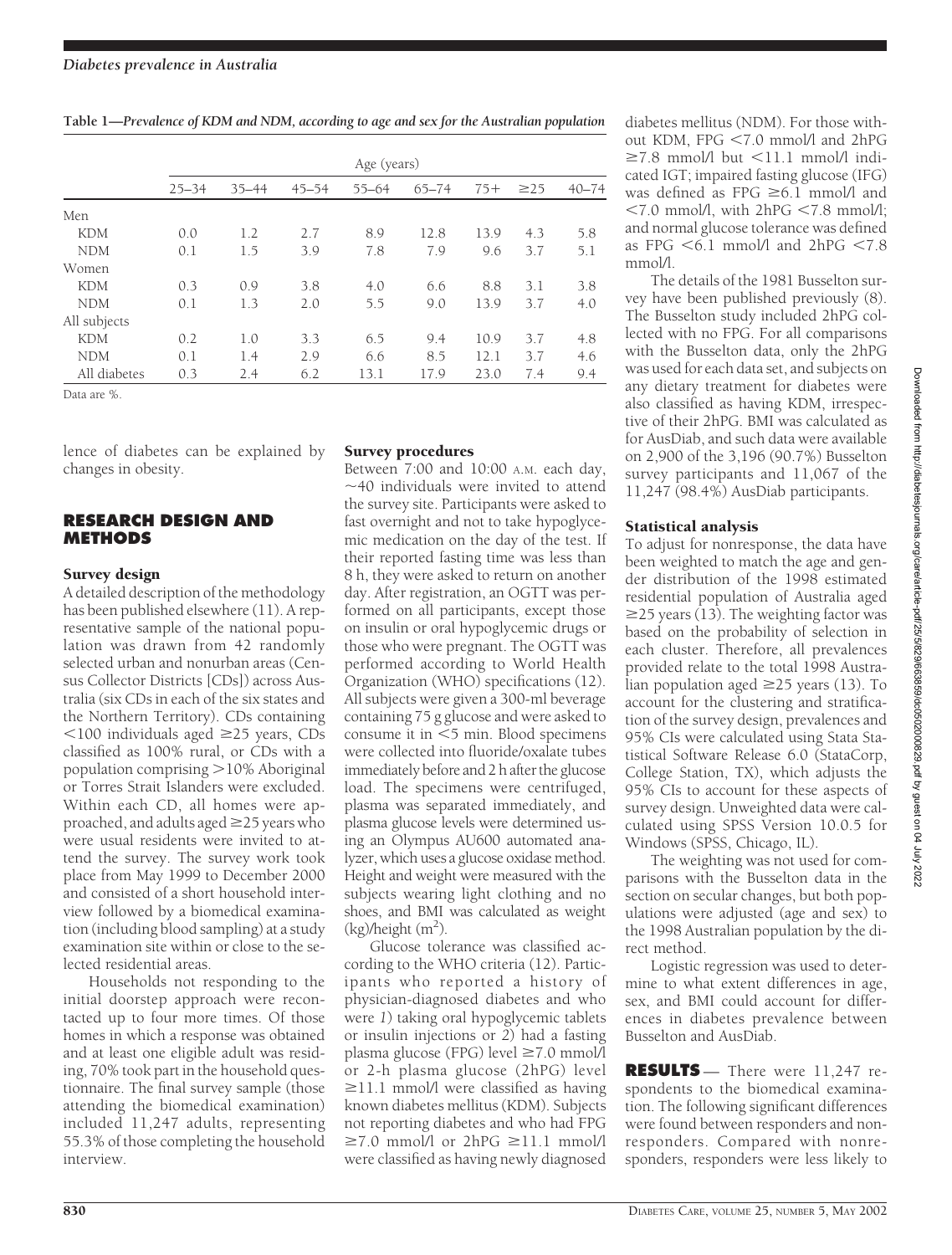**Table 2—***Prevalence of IGT and IFG according to age and sex for the Australian population*

|              | Age (years) |           |           |           |           |       |           |           |
|--------------|-------------|-----------|-----------|-----------|-----------|-------|-----------|-----------|
|              | $25 - 34$   | $35 - 44$ | $45 - 54$ | $55 - 64$ | $65 - 74$ | $75+$ | $\geq$ 25 | $40 - 74$ |
| Men          |             |           |           |           |           |       |           |           |
| <b>IGT</b>   | 2.1         | 4.7       | 9.0       | 14.8      | 20.4      | 24.8  | 9.2       | 12.0      |
| <b>IFG</b>   | 3.4         | 8.4       | 9.3       | 12.8      | 11.5      | 4.6   | 8.1       | 10.7      |
| Women        |             |           |           |           |           |       |           |           |
| <b>IGT</b>   | 4.9         | 8.9       | 11.0      | 15.7      | 21.9      | 22.1  | 11.9      | 14.0      |
| <b>IFG</b>   | 0.5         | 2.1       | 5.1       | 4.5       | 4.3       | 8.4   | 3.4       | 4.2       |
| All subjects |             |           |           |           |           |       |           |           |
| <b>IGT</b>   | 3.4         | 6.5       | 10.0      | 15.2      | 21.2      | 23.2  | 10.6      | 13.0      |
| <b>IFG</b>   | 2.0         | 5.2       | 7.2       | 8.7       | 7.6       | 6.8   | 5.8       | 7.4       |

Data are %.

be men (44.9% [95% CI 44.0–45.8] vs. 51.3% [50.2–52.1]) and were slightly older (mean age 51.5 years [50.7–52.3] vs. 47.7 years [46.6–48.8]). Responders were more likely to be married (71.5% [68.8–74.2] vs. 67.0% [64.4–69.5]), English-speaking (96.0% [94.6 –97.4] vs. 93.6% [91.2–96.3]), and born in the U.K. (11.3% [9.7–12.8] vs. 8.2% [7.2–10.2]) (11). Also, the percentage of those who suspected they had diabetes was higher in responders than nonresponders to the biomedical examination (1.5% [1.3–1.7] vs. 0.5% [0.4–0.7]). However, given the low prevalence of those who suspected they had diabetes, this observed difference would be expected to have only a negligible effect on total diabetes prevalence estimates (11).

#### **Diabetes**

The total diabetes prevalence (known and newly diagnosed cases) was 7.4% (5.9– 8.8) (Table 1). The prevalence was 0.3% in the youngest age group (25–34 years), increasing to 23.0% in those aged  $\geq 75$ years. The prevalence of KDM was 3.7%, and that of NDM was 3.7%. Therefore, half of all those identified as having diabetes were undiagnosed, and this varied little across the age groups.

### Impaired glucose metabolism (IFG and IGT)

Until 75 years of age, the prevalence of IFG was found to be considerably higher in men than women. Overall, the prevalence of IFG was 8.1% in men and 3.4% in women (5.8% in total; Table 2). For IGT, there was less of a difference between men and women, but it was more common in women (11.9 vs. 9.2%) and 10.6% in total.

# Total glucose intolerance

The prevalence of abnormal glucose tolerance (individuals with IGT, IFG, or diabetes) in men was 25.3%, whereas in women, the frequency was 22.2%. The total prevalence of abnormal glucose tolerance was 23.7%. The prevalence of abnormal glucose tolerance was 5.7% in the youngest age group (25–34 years), increasing to 53.1% in those aged  $\geq 75$ years.

Table 3 shows prevalence data comparing the American Diabetes Association (ADA) criteria for epidemiological studies (14), based on FPG  $\geq$ 7.0 mmol/l, with the WHO criteria, based on the OGTT (12). With the fasting criterion alone, the prevalence of newly diagnosed diabetes was 1.8%—substantially lower than the 2.9% rate using 2hPG alone or the 3.7% using the FPG and 2hPG criteria based on WHO recommendations. Furthermore, there were differences in the individuals who were identified by the two tests. Of all those with NDM, only 28.3% were diabetic on both FPG and 2hPG criteria, and only 15.6% of all individuals with IGT or IFG had both conditions.

#### Secular trends: 1981 to 1999–2000

Using the diagnostic criteria of the Busselton survey (8) and after age/sex adjustment of both populations to the 1998 Australian population, the prevalences of known diabetes among men was 4.8% for the AusDiab and 2.9% for the Busselton survey populations. For women, the comparative prevalences were 4.0% and 2.8%. For NDM, the prevalences were 2.7% for the AusDiab and 0.7% for the Busselton men and 2.9% for the AusDiab and 0.7% for the Busselton women. Overall, the total prevalence of diabetes had increased from 3.4 to 7.2% since 1981. Using the same diagnostic criteria, the prevalence of diabetes was 7.3% in the seven rural towns ( $n = 2,186$ ) that were included in AusDiab and 6.1% in the state of Western Australia ( $n = 1.542$ ).

Figure 1 shows the prevalence of diabetes by BMI category for both the Busselton and AusDiab surveys. It shows that for each category of BMI, there has been an increase in diabetes prevalence between the two surveys. Logistic regression (Table 4) shows that when the two data sets were combined, BMI was a significant predictor of diabetes status, but survey (AusDiab versus Busselton) was also an independent predictor. Participants in AusDiab were more than twice as likely as Busselton participants to have diabetes, even after accounting for the effects of BMI, age, and sex. This held true when men and women were analyzed separately and when individuals with previously diagnosed diabetes were excluded from the analysis.

**CONCLUSIONS** — AusDiab is the largest national diabetes prevalence study in the developed world to have used the OGTT. This study has revealed that Australia has one of the highest recorded prevalences of diabetes for a developed

**Table 3—***Prevalence of categories of glucose tolerance according to FPG and 2hPG diagnostic criteria for the Australian population*

| $FPG$ (mmol/l) | $2hPG$ (mmol/l) |              |             |         |  |  |  |
|----------------|-----------------|--------------|-------------|---------|--|--|--|
|                | < 7.8           | $7.8 - 11.1$ | $\geq$ 11.1 | Total   |  |  |  |
| < 6.1          | 76.3            | 8.0          | 1.0         | 85.4    |  |  |  |
| $6.1 - 6.9$    | 5.7             | 2.6          | 0.8         | 9.1     |  |  |  |
| $\geq 7.0$     | 0.3             | 0.5          | 1.0         | 1.9     |  |  |  |
| Total          | 82.3            | 11.1         | 2.9         | $96.3*$ |  |  |  |

Data are %. \*Total value is 96.3%, because 3.7% of the population had previously diagnosed diabetes.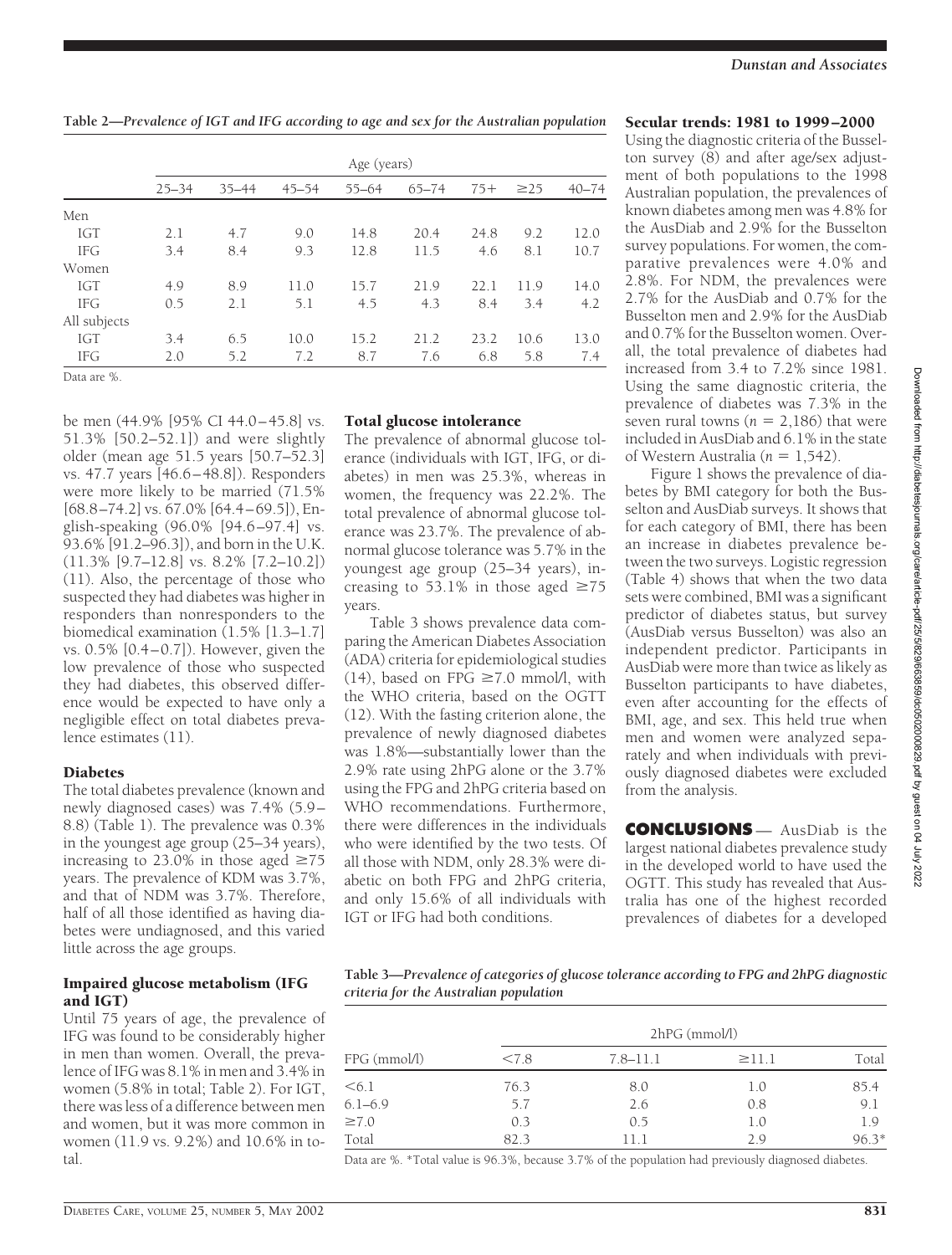

Figure 1—*Diabetes prevalence (KDM and NDM) according to survey and BMI. Mean values for each BMI category are provided for both surveys. Prevalence data on BMI were adjusted for each population to the 1998 Australian resident population.*

nation. When IFG and IGT are also considered, almost one in four adult Australians has abnormal glucose tolerance. The prevalence of diabetes is similar to that reported from the U.S. (7) for non-Hispanic whites (7.3% for those aged  $\geq$ 20 years) but not as high as rates reported for Hispanics (7), Asian Indians (6,15), American Pima Indians (16), or Micronesian Nauruans (17). The prevalence in Australia seems to be higher than in northern Europe. In the Hoorn study of Dutch people aged 50–74 years (18), the prevalence was 8.3%, and among 60 year-old Danes, the prevalence was 12.3% in men and 6.8% in women (19). These figures are both lower than the relevant age-specific data for AusDiab.

The study has also demonstrated a significant secular increase (more than a doubling over 20 years) in the prevalence of diabetes in Australia, which is consistent with increasing trends in selfreported diabetes prevalence reported previously (10). Given the high prevalence of IGT, it can reasonably be expected that the prevalence of diabetes will continue to increase in Australia in the near future. Some caution, however, is required in comparing the current AusDiab data with the earlier Busselton results. The primary limitation is the survey sample. Busselton is a rural town in Western Australia, which even after adjustment for age, sex, and BMI, may not be entirely representative of the national picture in 1981. However, a major increase in prevalence is apparent (3.4 vs. 7.2%), and this approximate doubling of the prevalence since 1981 was the same whether Busselton was compared with the whole Aus-Diab sample, with other rural towns, or with the state of Western Australia. Marked increases in diabetes prevalence

over the last three decades have also been reported in a variety of developed and developing populations (6,7,20,21). Despite the relatively modest response rate achieved, the current AusDiab results are in keeping with a recent (1992–1996) large population-based study from the Australian state of Victoria (22). In that study, 5.1% of the population aged  $\geq 40$ years reported previously diagnosed diabetes. This compares to 5.4% for the same age group in AusDiab.

Some of the causes for the increasing diabetes prevalence are obvious. Aging populations will be expected to have higher prevalences of age-related diseases, such as type 2 diabetes. Obesity is strongly linked to diabetes, and has been observed to have increased in many countries over recent decades, including Australia (23). Indeed, the intimate relationship between diabetes and obesity has given rise to the term "diabesity" to characterize the close association of these two disorders (24).

Interestingly, this study, by comparing the current data with the earlier Australian data (Busselton 1981) (22), while confirming the importance of obesity in the etiology of type 2 diabetes, showed that neither this nor increasing age fully explained the difference in diabetes prevalence between the two surveys. One reason for this may have been the obesity measure used. Only BMI was measured in 1981, whereas it is recognized now that measures of central obesity, such as waist circumference or waist-to-hip ratio, show better correlations with components of the Metabolic Syndrome (25) and with mortality than does BMI (26). Another possible explanation is duration of obesity. Obesity is now being seen at younger ages than in the past (27,28), and it is therefore possible that those who were obese in the AusDiab population had

**Table 4—***Logistic regression identifying independent predictors of diabetes (KDM and NDM)\* in a combined data set of AusDiab (1999–2000) and Busselton (1981)*

| Variable as diabetes predictor    |         | 95% CI for $\beta$ | Odds ratio (95% CI) | P value |  |
|-----------------------------------|---------|--------------------|---------------------|---------|--|
| Sex (male versus female)          | 0.273   | $0.14 - 0.41$      | $1.31(1.15-1.50)$   | < 0.001 |  |
| Age (per year)                    | 0.063   | $0.058 - 0.069$    | $1.07(1.06 - 1.07)$ | < 0.001 |  |
| Survey (AusDiab versus Busselton) | 0.851   | $0.64 - 1.06$      | $2.34(1.90 - 2.90)$ | < 0.001 |  |
| BMI (per unit increase)           | 0.117   | $0.10 - 0.13$      | $1.12(1.10-1.14)$   | < 0.001 |  |
| Constant                          | $-8.90$ | $-9.45$ to $-8.35$ |                     |         |  |

 is the regression coefficient for the exponential. Sex, age, survey site, and BMI were the only variables entered into the regression. NDM was identified by 2hPG only in both surveys.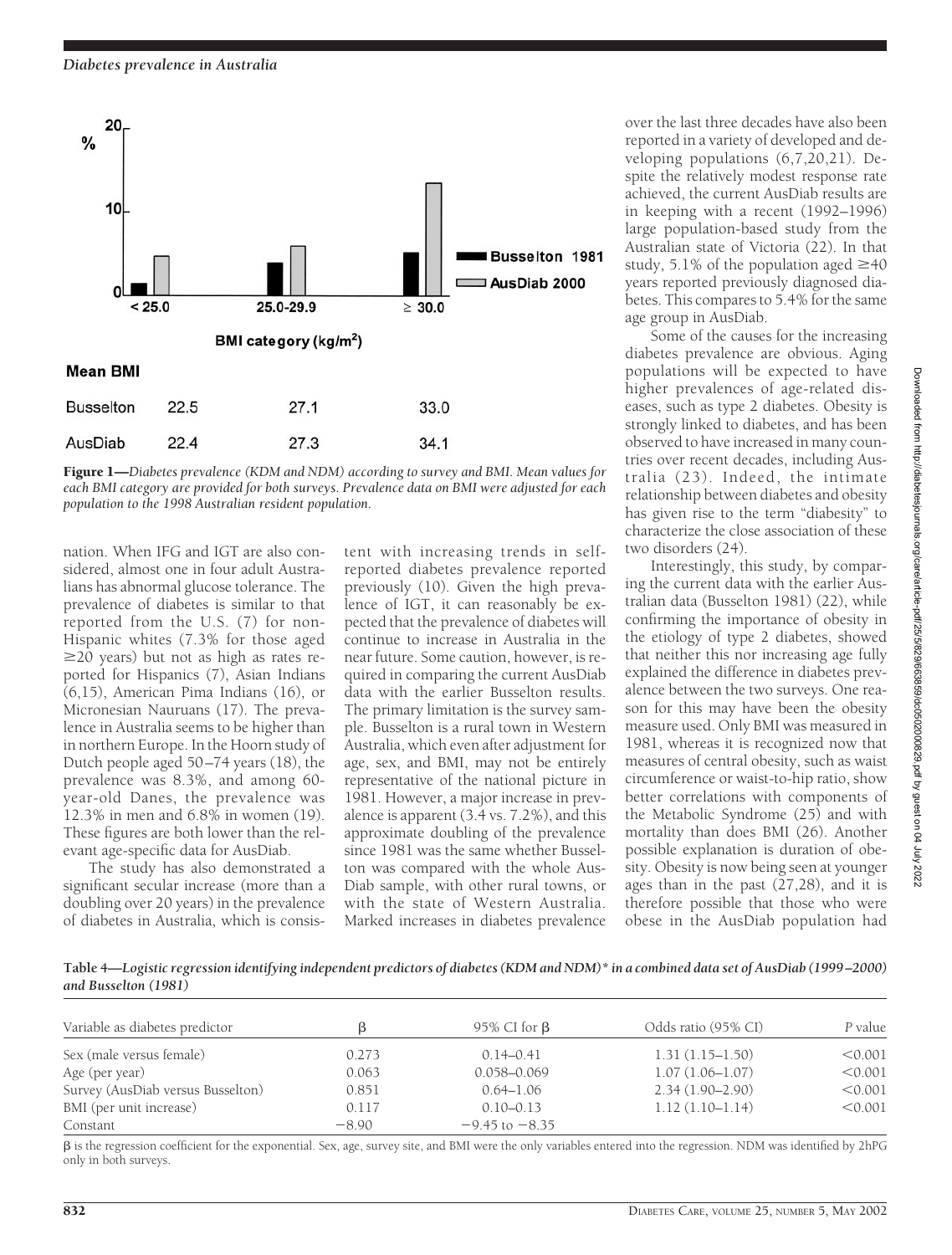been obese for longer than those in the Busselton survey. Duration of obesity is known to be important in the risk of diabetes (29).

Although obesity is recognized as an obvious factor associated with the increasing rates of diabetes (20,21,30), the role of physical inactivity is likely to be important and closely inter-related (31). Although there are no long-term trend data for physical activity patterns in Australia, there is evidence elsewhere that the frequency of physical inactivity has steadily increased in recent decades and shows very close parallels with the rising prevalence of obesity (31). In observational epidemiological studies, leisure time physical activity seems to provide strong protection against the development of type 2 diabetes. This is clearly established in both cross-sectional and prospective studies in women and in men, where its effect is independent of obesity (32,33). The link between physical activity and diabetes is further strengthened by intervention studies. Three trials have shown that lifestyle intervention among obese subjects with IGT reduces the rate of progression to diabetes by 40–60% over a 3- to 6-year period (34–36). The impact of increasing physical activity was clearly additive to that of dietary changes (34,35) and was apparent even in those who were unable to lose weight (35). Notably, in the Aus-Diab participants, 50% of adults undertook little or no physical activity on any regular basis (37).

Type 2 diabetes has traditionally been considered a disease of the middle-aged and elderly. The current data continue to show a clear relationship between age and diabetes prevalence, but whereas earlier Australian studies such as Busselton showed that the increase in diabetes prevalence only begins in those older than 50 years (8), the current data show that this increase begins in the 35- to 44-year age group.

This study continues to show that the number of people with undiagnosed diabetes remains high. Despite increasing awareness of the problems of type 2 diabetes, our findings showed that 50% of all those with diabetes were undiagnosed, although like many other epidemiological studies, it is possible that this could be an overestimate, because for clinical purposes, a second measurement within the diabetic range is required to confirm the diagnosis of diabetes. Part of the reason for this finding may lie in

the high proportion of people whose diabetes was only diagnosed based on the 2hPG. Of all those with undiagnosed diabetes, 50.2% had a nondiabetic FPG. This distribution is similar to that seen in a range of other populations (38–40) and emphasizes the need to maintain the OGTT as part of routine clinical practice as well as epidemiological studies. This is especially important, because it now seems that 2hPG is a stronger predictor of mortality and cardiovascular disease than FPG (41,42).

AusDiab was designed to obtain national prevalence estimates and did not attempt to provide a representative picture of diabetes in the Indigenous population. This minority group constitutes  $\sim$ 2% of the total Australian population but only 0.8% of the AusDiab sample (13). Diabetes is an enormous health problem in Australian Aborigines and Torres Strait Islanders; the overall prevalence is estimated to be  $10-30\%$  (43). Furthermore, the associated macrovascular and microvascular complications result in significant premature mortality and ill health among the Australian Indigenous population (44). Further research, including sample surveys using the Aus-Diab methodology, is planned to address the significant gap in our knowledge of the complex mechanisms that underlie the high prevalence of diabetes and its complications in Aboriginal and Torres Strait Islander communities.

In summary, this study shows a high prevalence of diabetes, IGT, and IFG and a doubling of the prevalence of diabetes within two decades. It is one of the first studies to demonstrate such a dramatic secular increase in a developed nation. Because there are few national studies from developed countries, AusDiab should ring alarm bells for governments and public health planners. Diabetes, together with its associated complications and diseases, is set to be one of the major contributors to health costs in all nations during the 21st century.

We thank the following for their support of the study: The Commonwealth Department of Health and Aged Care, Eli Lilly (Australia), Janssen–Cilag (Australia), Knoll Australia, Merck Lipha, Alphapharm, Merck Sharp & Dohme (Australia), Roche Diagnostics, Servier Laboratories (Australia), SmithKline Beecham International, Pharmacia and Upjohn, BioRad Laboratories, HITECH Pathology, the Australian Kidney Foundation, Diabetes Australia (Northern Territory), Queensland Health, South Australian Department of Human Services, Tasmanian Department of Health and Human Services, Territory Health Services, Victorian Department of Human Services and the Health Department of Western Australia. Also, for their invaluable contribution to the field activities of AusDiab, we thank Annie Allman, Marita Dalton, Adam Meehan, Claire Reid, Alison Stewart, Robyn Tapp, and Fay Wilson.

**APPENDIX** — The AusDiab Steering Committee consists of Dr. R. Atkins, Dr. S. Bennett, Dr. S. Chadban, Prof. S. Colagiuri, Dr. M. de Courten, Dr. M. D'Embden, Dr. D. Dunstan, Prof. T. Dwyer, Dr. D. Jolley, Dr. P. Magnus, Prof. J. Mathews, Dr. D. McCarty, Prof. K. O'Dea, Dr. P. Phillips, Dr. P. Popplewell, Mr. I. Kemp, Prof. H. Taylor, Prof. T. Welborn, and Prof. P. Zimmet.

#### **References**

- 1. Amos A, McCarty D, Zimmet P: The rising global burden of diabetes and its complications: estimates and projections to the year 2010. *Diabet Med* 14:S1–S85, 1997
- 2. King H, Aubert R, Herman W: Global burden of diabetes, 1995–2025: prevalence, numerical estimates and projections. *Diabetes Care* 21:1414–1431, 1998
- 3. Zimmet P, King H, Taylor R, Raper LR, Balkau B, Borger J, Heriot W, Thoma K: The high prevalence of diabetes mellitus, impaired glucose tolerance and diabetic retinopathy in Nauru—the 1982 survey. *Diabetes Res* 1:13–18, 1984
- 4. Knowler W, Bennett P, Hamman R, Miller M: Diabetes incidence and prevalence in Pima Indians: a 19-fold greater incidence than in Rochester, Minnesota. *Am J Epidemiol* 108:497–504, 1978
- 5. O'Dea K: Westernisation, insulin resistance and diabetes in Australian Aborigines. *Med J Aust* 155:258–264, 1991
- 6. Ramachandran A, Snehalatha C, Latha E, Vijay V, Viswanathan M: Rising prevalence of NIDDM in an urban population in India. *Diabetologia* 40:232–237, 1997
- 7. Harris MI, Flegal KM, Cowie CC, Eberhardt MS, Goldstein DE, Little RR, Wiedmeyer HM, Byrd-Holt DD: Prevalence of impaired fasting glucose, and impaired glucose tolerance in U.S. adults: the Third National Health and Nutrition Examination 1988–1994. *Diabetes Care* 21:518– 524, 1998
- 8. Glatthaar C, Welborn TA, Stenhouse NS, Garcia-Webb P: Diabetes and impaired glucose tolerance: a prevalence estimate based on the Busselton 1981 survey. *Med*

**Acknowledgments**— J.E.S. received a grant from the Institute for Diabetes Discovery, Branford, CT.